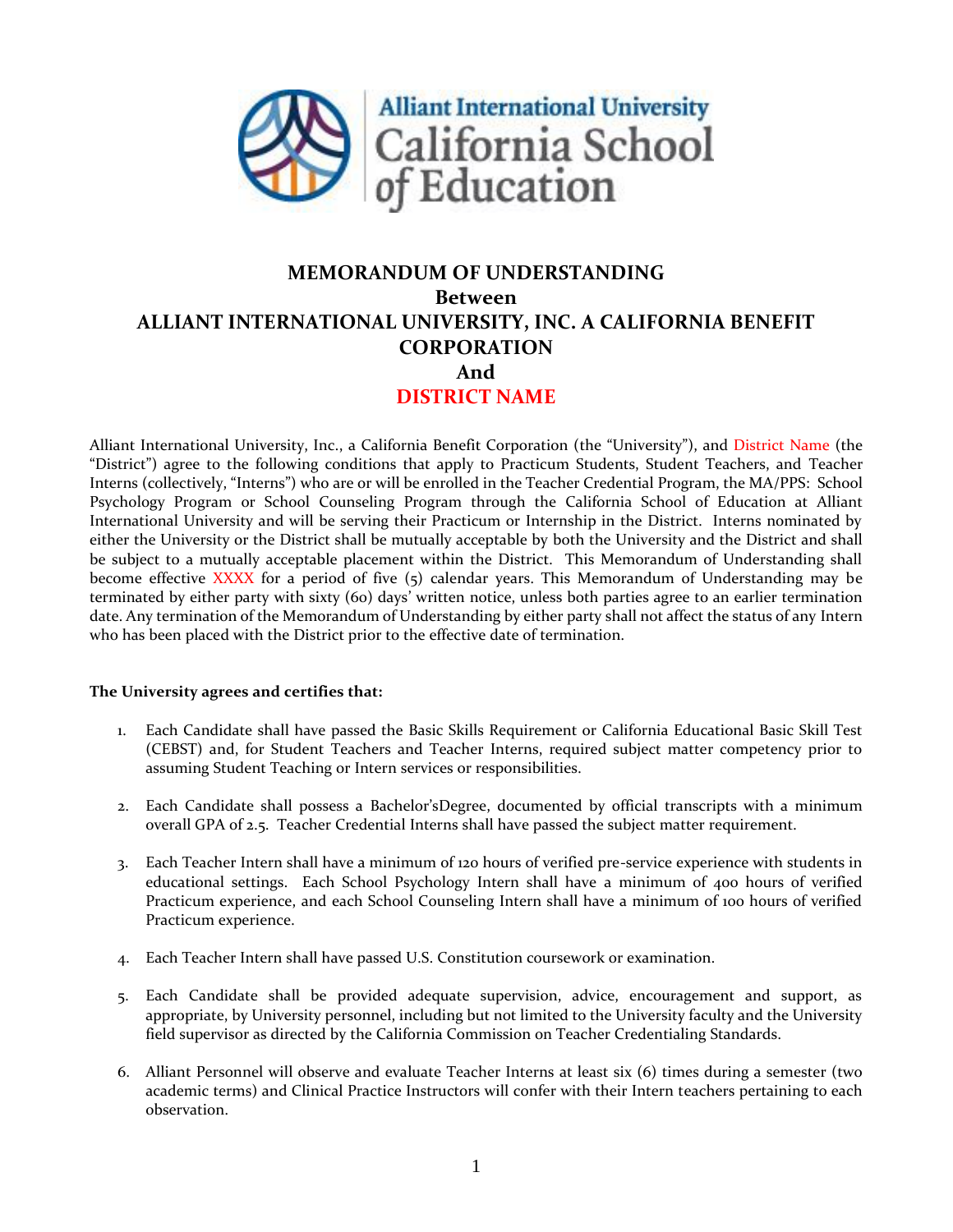- 7. Alliant Personnel will meet with District Support Providers at the beginning of the Candidate's field placement in order to establish roles and duties in order to best support the Candidate.
- 8. For Teacher Education programs, District Support Providers will be required to provide one evaluation per Alliant academic term (8 weeks) using Alliant's evaluative matrix based on the Teacher Performance Expectations (TPE) established by the Commission on Teacher Credentialing (CTC).
- 9. The University agrees to pay a stipend to master teachers in the amount of \$175 per 8-week term.

### **The District agrees and certifies that:**

- 1. The purpose of the Internship Program is to add to the pool of qualified teachers, school psychologists, or school counselors that the District has continually sought to maintain.
- 2. The Intern's services shall meet the instructional or service needs of the District.
- 3. Each Intern shall be assigned as an Intern under a contract with an appointment of at least .60 FTE of her/his workday and placed in a job that shall allow for substantial experience in instructional or service duties.
- 4. No appointment shall be made unless the prospective Intern provides proof of fingerprint clearance or a photocopy of a California teaching permit, and verification that he or she is free from tuberculosis.
- 5. No Intern shall displace any fully credentialed employee in the District.
- 6. Each Intern shall be provided adequate supervision, advice, encouragement and support, as appropriate, by District personnel, including but not limited to both a Clinical Practice Instructor and an in-district mentor as directed by the California Commission on Teacher Credentialing Standards.
- 7. The District and the University, in partnership, must provide support for each Intern.
- 8. The District and University, in partnership, must provide a total of 189 hours annually of support for each teacher intern (45 hours of which will be dedicated to ELL support).
- 9. Alliant personnel will interact with the District Support Provider at the beginning of the candidate's field placement in order to establish roles and duties in order to best support the candidate.
- 10. The District Support Provider will observe and evaluate each Intern Teacher at least one time during a term (4 times in an academic year) and allocate time with each Intern after each visit to discuss the observation. The District Support Provider will provide evidence of each observation and evaluation to the University Supervisor.
- 11. District Site Support Providers must hold credentials in the same areas as the Interns they support and/or hold an Administrative Services Credential.
- 12. All Intern Teachers and Student Teachers must have experience working with diverse student populations including English Language Learners (ELLs), students with disabilities, and students from varying socioeconomic statuses. For Clinical Practice placements, at least 10% of the student body must be comprised of each of the following: ELLs, students with disabilities, and students from a low socioeconomic background. If a candidate is in a Clinical Practice placement that falls short of the 10% threshold in any of the aforementioned areas, the District understands that for each percentage point below that threshold, the candidate will be required to observe for two (2) full days in either an ELL classroom, a Special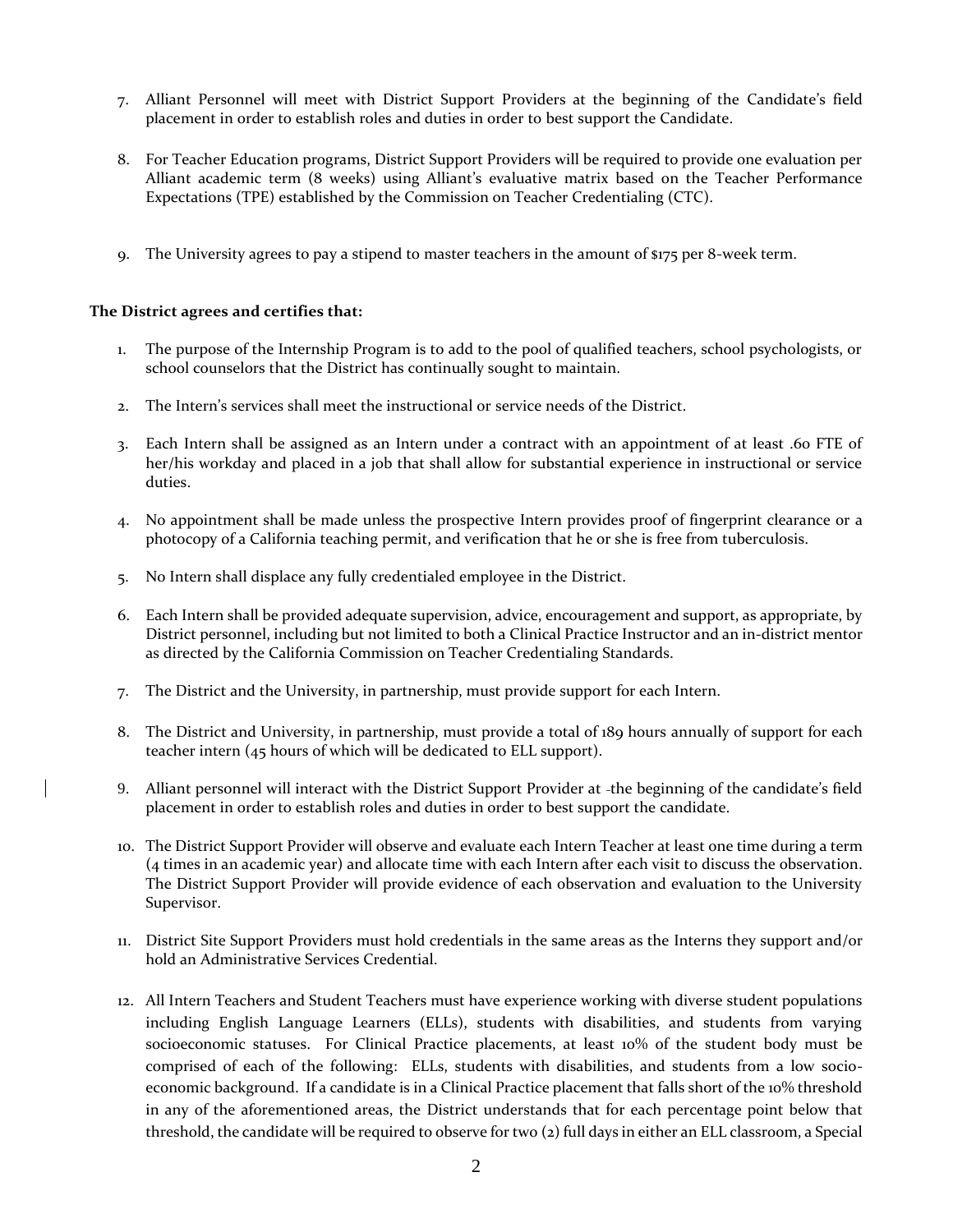- 13. District Intern Support Providers, and master teachers must have a minimum of three (3) years' teaching experience, have a Clear Credential in the credential area they are supervising (or an Administrative Service Credential), and have a Master's degree or equivalent.
- 14. The District confirms that its Intern Support Providers have been adequately trained in their supervisory roles.

#### INSURANCE

Alliant International University, Inc. shall maintain commercial general liability insurance from an insurance carrier with an AM Best rating of A-VII or better in the minimum amounts of \$1,000,000 per occurrence, \$3,000,000 general aggregate, and shall furnish proof thereof in the form of a certificate of insurance within 30 days of the effective date of this Memorandum of Understanding.

The District shall provide and maintain commercial general liability insurance acceptable to Alliant International University, Inc., or utilize a program of self-insurance in the minimum amounts of \$1,000,000 combined single limit, \$3,000,000 general aggregate, and upon request shall furnish proof thereof in the form of a certificate of insurance within 30 days of the effective date of this Memorandum of Understanding.

Alliant International University does not furnish workers' compensation for students participating in this program. It is understood that Student Teachers are not employees of the District. Alliant International University, Inc., at its discretion, may maintain at its sole expense workers' compensation and employer's liability for students who are participating in its program.

### NON-DISCRIMINATION, HARASSMENT, RETALIATION CLAUSE

The University and the District agree to abide by the requirements of all federal and state laws regarding prohibited discrimination, harassment, and retaliation, as well as equal opportunity, including, but not limited to: Titles VI and VII of the Civil Rights Act of 1964, as amended by the Equal Employment Opportunity Act of 1972, Federal Executive Order 11246, as amended, the Rehabilitation Act of 1973, as amended, the Vietnam Era Veteran's Readjustment Assistance Act of 1974, Title IX of the Education Amendments of 1972, the Age Discrimination in Employment Act of 1975, the Americans with Disabilities Act of 1990, the Equal Pay Act, the Fair Employment & Housing Act of 1968, as amended, the California Unruh Civil Rights Act, the California Fair Pay Act, and the California Fair Employment & Housing Act of 1959, as amended.

The University and the District agree not to discriminate in their enrollment and employment practices, and will render services under this Memorandum of Understanding without regard to an individual's age, race, color, religion, creed, sex (including pregnancy, childbirth, breastfeeding, and related medical conditions), sexual orientation, gender, gender expression, gender identification, national origin, ancestry, genetic information, military or veteran status, political affiliation, disabilities, or any other legally protected status. The University and the District will not permit harassment against individuals based on any of the aforementioned characteristics, nor will they permit retaliation against any individual who makes a good faith complaint regarding discrimination or harassment. Any act of discrimination, harassment, or retaliation committed by the University or the District or failure to comply with these statutory obligations when applicable shall be grounds for termination of this Memorandum of Understanding.

#### MUTUAL HOLD HARMLESS AND INDEMNIFICATION; LIMITATION OF LIABILITY; STUDENT STATUS

The University shall hold harmless, defend and indemnify the District and its officers, employees, and agents from and against any and all losses, demands, claims, damages (including costs and attorneys' fees), or causes of action arising from any negligent act or omission or willful misconduct of the University, its officers, employees, or student teachers, incurred in the performance of this Memorandum of Understanding, but only in proportion in and to the extent that such liability, loss, expense, attorneys' fees or claims for injury or damages are caused by or result from the negligent or intentional acts or omissions of the University, its officers, employees and agents.

The District shall hold harmless, defend and indemnify the University and its officers, employees, and agents from and against any and all losses, demands, claims, damages (including costs and attorneys' fees), or causes of action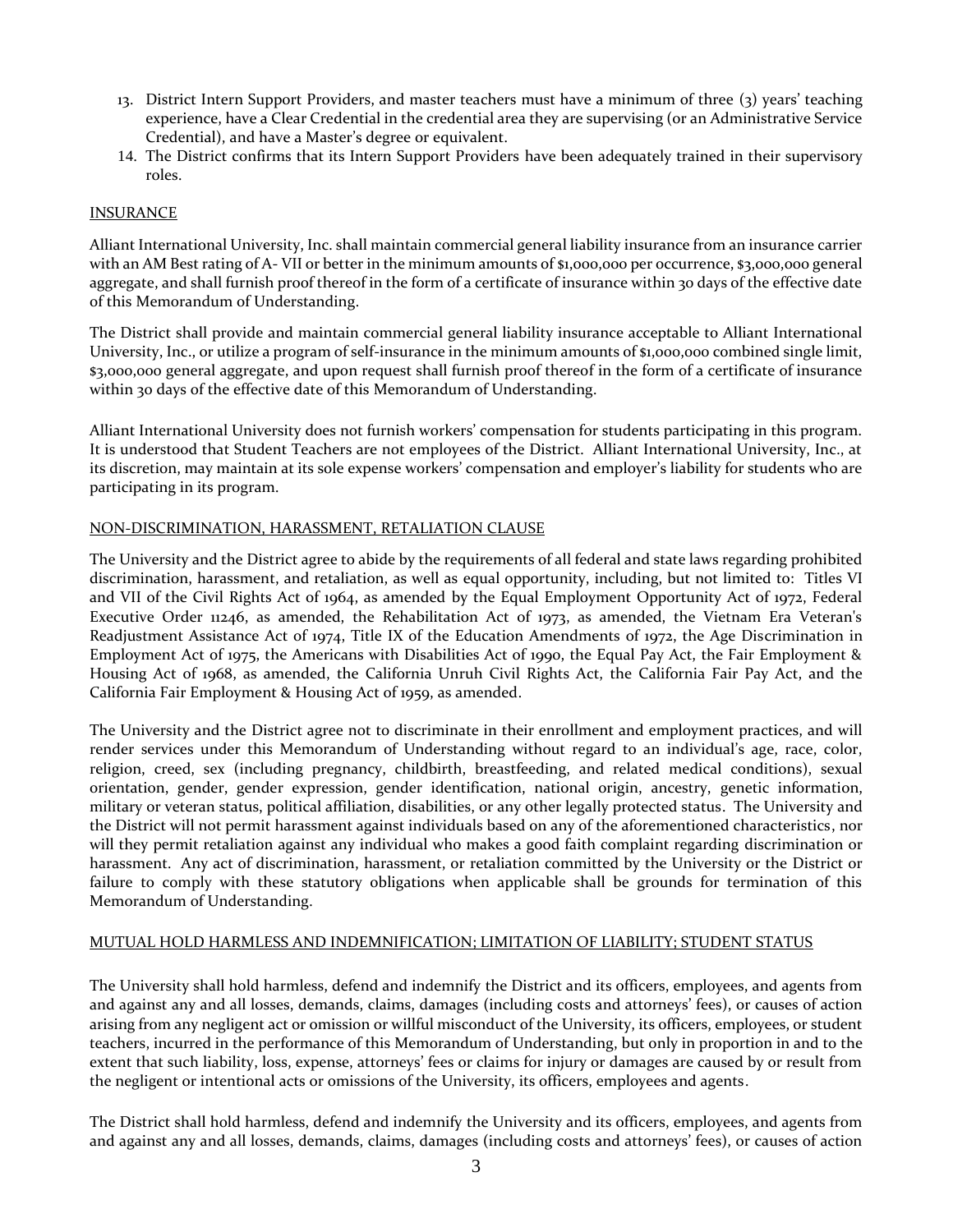arising from any negligent act or omission or willful misconduct of the District, its officers, employees, or agents, incurred in the performance of this Memorandum of Understanding, but only in proportion in and to the extent that such liability, loss, expense, attorneys' fees or claims for injury or damages are caused by or result from the negligent or intentional acts or omissions of the District, its officers, employees and agents.

Except for the indemnifying party's obligations pursuant to the immediately preceding two paragraphs or the other party's gross negligence or willful misconduct: (i) neither party shall be liable to the other party for any special, incidental, consequential, indirect or punitive damages (including loss of (anticipated) profits), and/or reasonable attorneys' fees and costs, arising in any way out of this Memorandum of Understanding, however caused and on any theory of liability.

Subject to the first two paragraphs of this section, a party shall have no liability to the other party for any loss suffered which arises out of any action or inaction if, in good faith, it is determined that such course of conduct was in the best interests of the parties involved and such course of conduct did not constitute gross negligence or intentional misconduct.

The parties to this Memorandum of Understanding hereby assert that no liability is assumed by either party for damages or injuries which arise from participants independently traveling to or from service sites.

The parties understand and agree that Interns are not employees, contractors or agents of the parties. Interns are students of the University. It is understood and agreed that the University's students are not to be considered employees of the District and therefore students are not eligible for worker's compensation insurance and the University does not maintain worker's compensation insurance for student coverage.

The parties to this Memorandum of Understanding also agree that each is responsible only for the actions of their respective officers, agents, and employees. Neither party hereto is to be considered the agent of the other party for any purpose whatsoever, and neither party has any authority to enter into any contract or assume any obligation for the other party or to make any warranty or representation on behalf of the other party.

## **CONFIDENTIALITY**

The parties acknowledge that many student educational records are protected by the Family Educational Rights and Privacy Act, 20 U.S.C. § 1232g; 34 C.F.R. Part 99, as amended ("FERPA"), and that the permission of students must be obtained before student data can be released to anyone.

The parties' mutual understanding on the treatment of Confidential Information (as defined below) is as follows:

**1.** The District and the University shall not, and shall not permit any of their respective employees, agents or contractors, to use, reproduce, distribute, publish, disclose, transmit or otherwise transfer, directly or indirectly, to any other person, organization or entity, any Confidential Information of the other party (or any portion thereof), except (i) to the extent necessary to perform its obligations to the other party in connection with this Memorandum of Understanding; or (ii) with the prior written permission of the other party. Each party agrees to disclose the Confidential Information of the other party solely to those of its employees, agents and contractors having a good faith need to know such information. Each party shall protect the Confidential Information of the other party by exercising at least the same measures that such party uses to protect its own confidential information of like character, which shall be no less than a reasonable standard of care. Each party shall be held responsible for any and all breaches of this paragraph by or through any employee, agent or contractor of such party. Each party shall (x) inform all employees, agents and contractors having access to any or all of the Confidential Information of the other party of the existence of this Memorandum of Understanding and the confidentiality obligations set forth herein; and (y) take sufficient steps to cause such employees, agents and contractors to observe the confidentiality obligations set forth herein. If either party or one of their employees, agents or contractors is compelled (by deposition, interrogatory, request for documents, subpoena, civil investigation demand or similar process) to disclose any of the Confidential Information of the other party, that party shall provide the other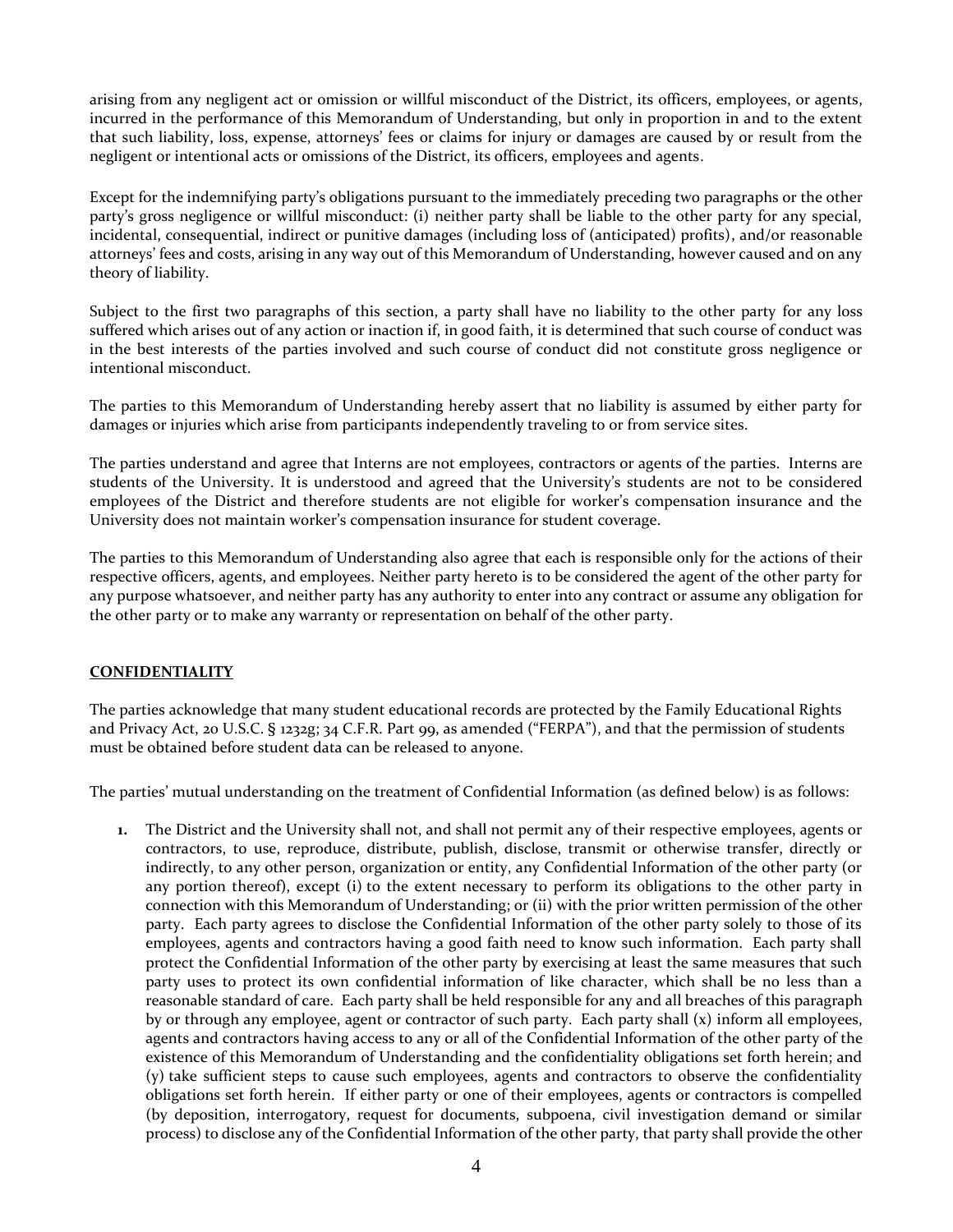party with prompt prior written notice of such compulsion so that the other party may seek, at its own expense, a protective order or other appropriate remedy or, if appropriate, waive compliance with the terms of this Memorandum of Understanding.

- **2.** As used herein, "Confidential Information" means all confidential information in documents or other tangible materials clearly marked as proprietary or confidential about, or disclosed by, either party to this Memorandum of Understanding, including knowledge, technical and business information relating to such party's products, research and development, production, costs, engineering processes, artwork, designs, computer software, formulas, methods, ideas, concepts, contemplated new services, improvements, associations with other organizations, profit or margin information, finances, customers, suppliers, marketing, and past, present or future business plans and business arrangements, and information concerning employees (including, in the case of the University and the District, faculty), Interns, and students or prospective students (provided any disclosure relating to any student or prospective student is permitted by and carried out in accordance with FERPA). Notwithstanding the foregoing, no information shall be deemed Confidential Information if such information: (i) is generally known to the public on the date of disclosure of same or becomes generally known to the public after such date through no breach of this Memorandum of Understanding or any other obligation of confidentiality; (ii) was known by the party receiving such information under this Memorandum of Understanding (the "Receiving Party") without any obligation to hold it in confidence at the time of disclosure; (iii) is received by the Receiving Party after the date of disclosure by the other party (the "Disclosing Party") hereunder from a third party without imposition, knowledge or breach of any obligation of confidentiality; (iv) is independently developed by the Receiving Party after the date of disclosure by the Receiving Party without access to Confidential Information of the Disclosing Party; or (v) is approved for release by written authorization of the Disclosing Party.
- **3.** The District and the University acknowledge that the University's use of the internship programs may be subject to the privacy regulations outlined in FERPA, for the handling of such information. The District shall not knowingly disclose Confidential Information to any third party in violation of FERPA. The District represents and warrants that it will comply with FERPA to the extent applicable and will instruct its employees handling Intern student information provided by the University of its obligations under FERPA. The District further agrees that it will prohibit its employees from accessing any records of any student or prospective students at the University, including Interns, without a valid business reason to access such records.

## **GENERAL TERMS**

This Memorandum of Understanding contains all of the terms and conditions between the parties. This Memorandum of Understanding may be revised or modified only by mutual agreement and written amendment signed by both parties.

Each party represents and warrants to the other party that: (i) it has all requisite power and authority to execute this Memorandum of Understanding and to perform its obligations hereunder; (ii) the execution, delivery and performance of this Memorandum of Understanding have been duly authorized and approved by each party, and will not conflict with any agreement of, or law applicable to, such party; (iii) this Memorandum of Understanding is a valid and binding agreement of each party enforceable in accordance with its terms.

In addition to its representations in the immediately preceding paragraph, the District represents and warrants to the University that:

- 1. it is and will continue to be in compliance all applicable federal, state, and local laws, including without limitation all privacy, data protection, advertising and marketing laws, and contracts;
- 2. neither it nor any of its affiliates has been debarred or suspended, or engaged in any activity that is cause for debarment or suspension, pursuant to applicable state law; and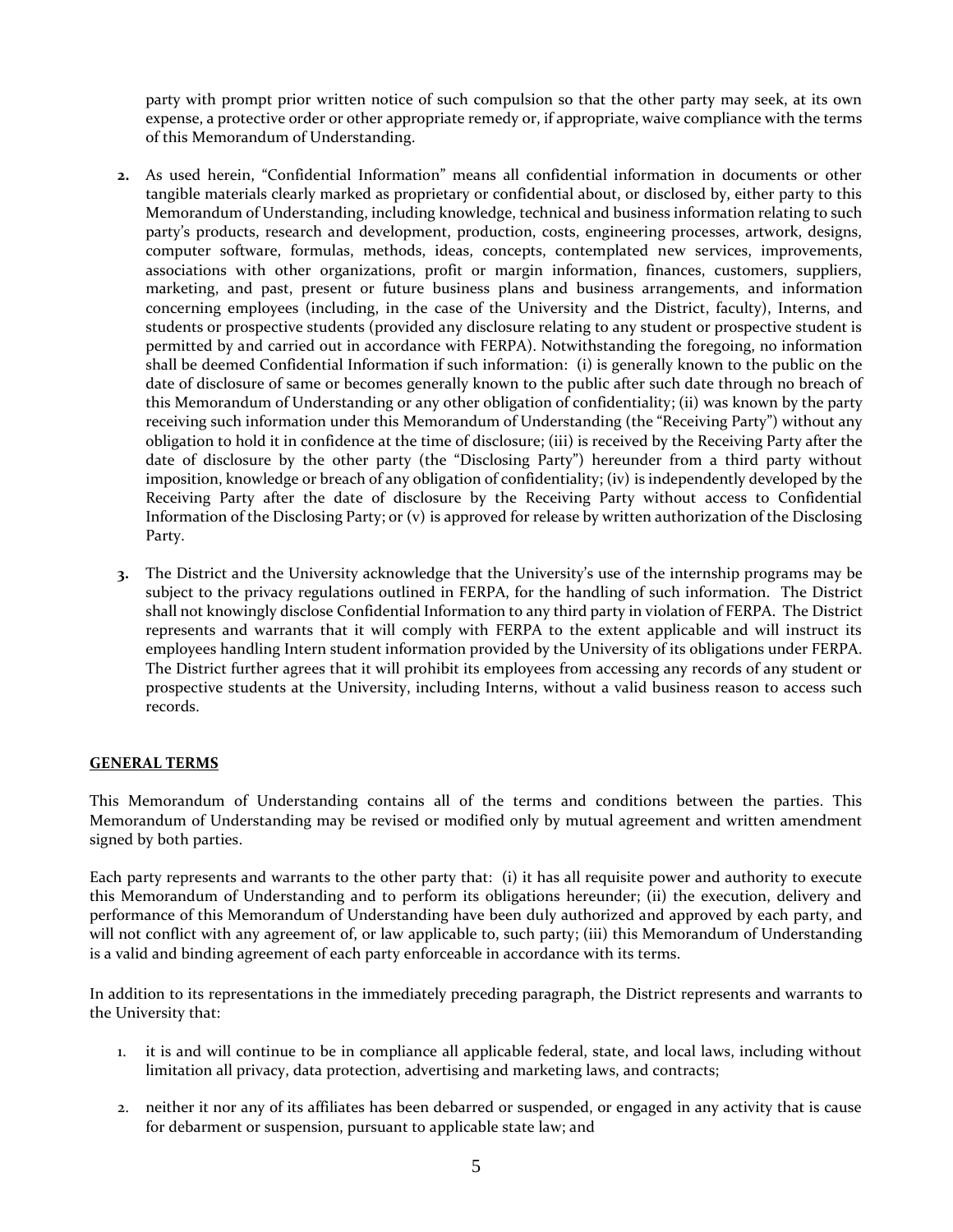3. it shall take any and all actions, or refrain from or cease such actions, as is necessary to maintain the University's reputation, accreditation, state approvals, Title IV eligibility, and academic integrity, including, but not limited to, adherence with the U.S. Department of Education's misrepresentation regulations provided at 34 C.F.R. Part 668 Subpart F.

Neither party may, without written approval of the other, assign this Memorandum of Understanding or transfer its interest or any part thereof under this Memorandum of Understanding to any third party, except that a party may assign its rights or obligations to a third party in connection with the merger, reorganization or acquisition of stock or assets affecting all or substantially all of the properties or assets of the assigning party.

This Memorandum of Understanding constitutes the entire understanding and agreement among the parties hereto with respect to the subject matter hereof, and there are no agreements, understandings, restrictions or warranties among the parties other than those set forth herein provided for.

If any of the sections of this Memorandum of Understanding shall be deemed invalid, void, or for any reason unenforceable, that section shall be deemed severable and shall not affect the validity and enforceability of any remaining section.

Except for ancillary measures in aid of arbitration and for proceedings to obtain provisional or equitable remedies and interim relief, including, without limitation, injunctive relief, any controversy, dispute or claim arising out of or in connection with or relating to this Memorandum of Understanding, or the breach, termination or validity thereof or any transaction contemplated hereby (any such controversy, dispute or claim being referred to as a "Dispute"), shall be finally settled by arbitration administered by Judicial Arbitration & Mediation Services, Inc. ("JAMS"), pursuant to its Comprehensive Arbitration Rules & Procedures (the "JAMS Rules"). The parties understand and agree that, by signing this Agreement, they are expressly waiving, to the fullest extent permitted by law, any and all rights to a trial before a judge or jury or hearing before an adjudicative agency, regarding any disputes and claims which they now have or which they may in the future have that are subject to arbitration under this Agreement. There shall be one neutral arbitrator that shall be mutually agreed to by the parties or, if the parties do not agree, then one shall be appointed pursuant to JAMS's procedures, in each case, within 30 business days of receipt of the demand for arbitration by the respondent(s) in any such proceeding. An arbitration pursuant to this paragraph shall take place in San Diego, California. A final award shall be rendered as soon as reasonably possible. The Arbitrator shall permit both parties to engage in reasonable pre-hearing discovery to obtain information to prosecute or defend the asserted claims. The arbitration decision or award shall be in writing. The arbitrator shall have the authority to award any relief authorized by law in connection with the asserted claims or disputes. Judgment on the decision or award rendered by the arbitrator may be entered and specifically enforced in any court having jurisdiction thereof. All arbitrations commenced pursuant to this Memorandum of Understanding, or any other related agreement or document, shall be consolidated and heard by the initially appointed arbitrator. The arbitration award or ruling shall provide for payment by the losing party of the fees and costs of the arbitration, including without limitation, the reasonable attorneys' fees and attorneys' costs incurred by the prevailing parties.

This Memorandum of Understanding, and any controversy arising out of or relating to this Memorandum of Understanding, shall be governed by and construed in accordance with the internal laws of the State of California, without regard to conflict of law principles that would result in the application of any law other than the law of the State of California.

This Memorandum of Understanding may be executed and delivered by facsimile signature and in two or more counterparts, each of which shall be deemed an original, but all of which together shall constitute one and the same instrument and each of which may be executed by less than all parties, each of which shall be enforceable against the parties actually executing such counterparts, and all of which together shall constitute one instrument.

The titles and subtitles used in this Memorandum of Understanding are used for convenience only and are not to be considered in construing or interpreting this Memorandum of Understanding.

All notices and other communications given or made pursuant to this Memorandum of Understanding shall be in writing and shall be deemed effectively given: (a) upon personal delivery to the party to be notified, (b) when sent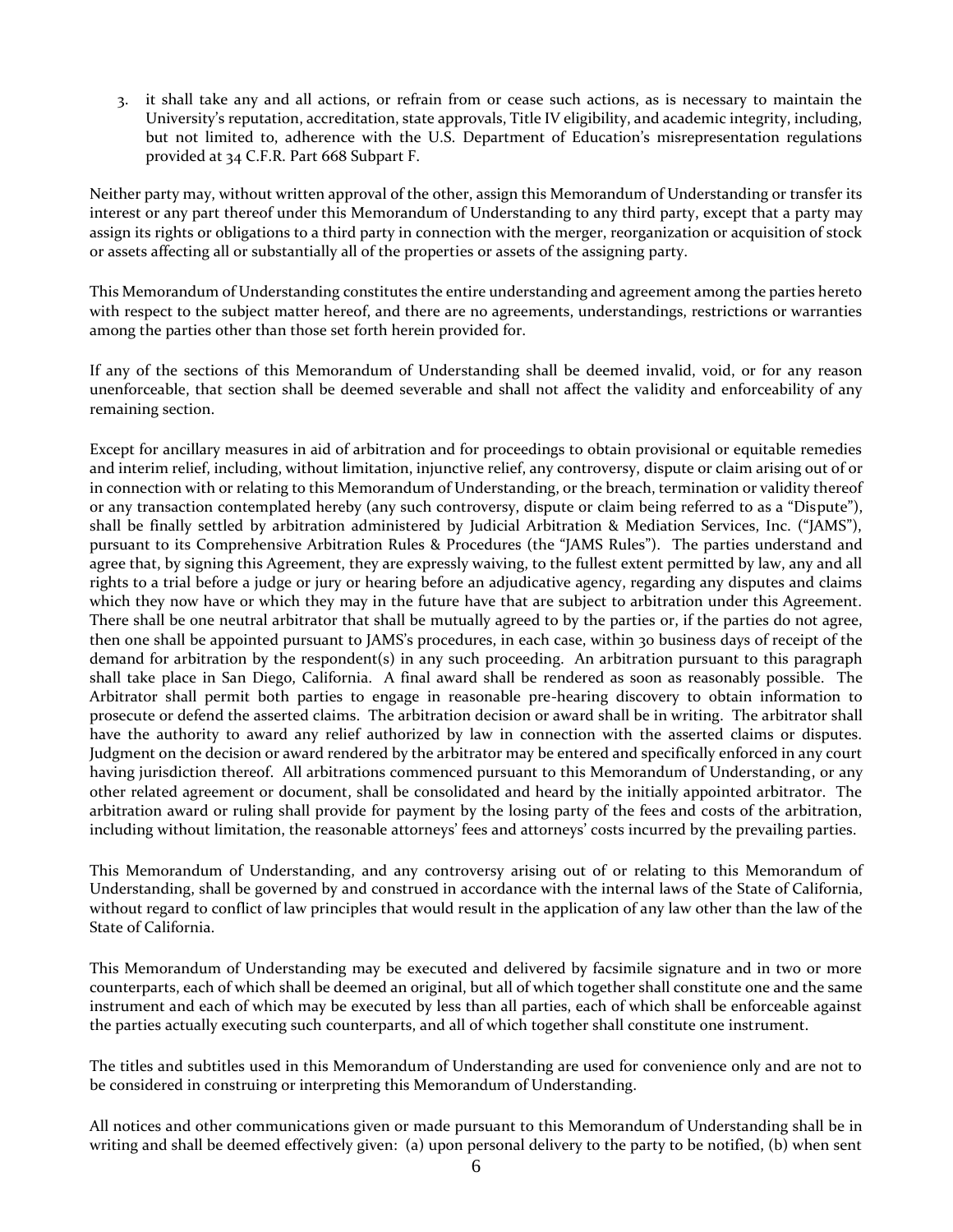by confirmed facsimile if sent during normal business hours of the recipient, and if not so confirmed, then on the next business day, (c) five (5) days after having been sent by registered or certified mail, return receipt requested, postage prepaid, or (d) one (1) business day after deposit with a nationally recognized overnight courier, specifying next business day delivery, with written verification of receipt. All communications shall be sent to the respective parties at their address as set forth on the signature page hereto, or to such facsimile number or address as subsequently modified by written notice given in accordance with this paragraph.

The Sections titled "Non-Discrimination, Harassment, and Retaliation Clause," "Mutual Hold Harmless and Indemnification; Limitation of Liability; Student Status," "Confidentiality," and "General Terms" shall survive the termination of this Memorandum of Understanding.

(*Signatures on following page*)